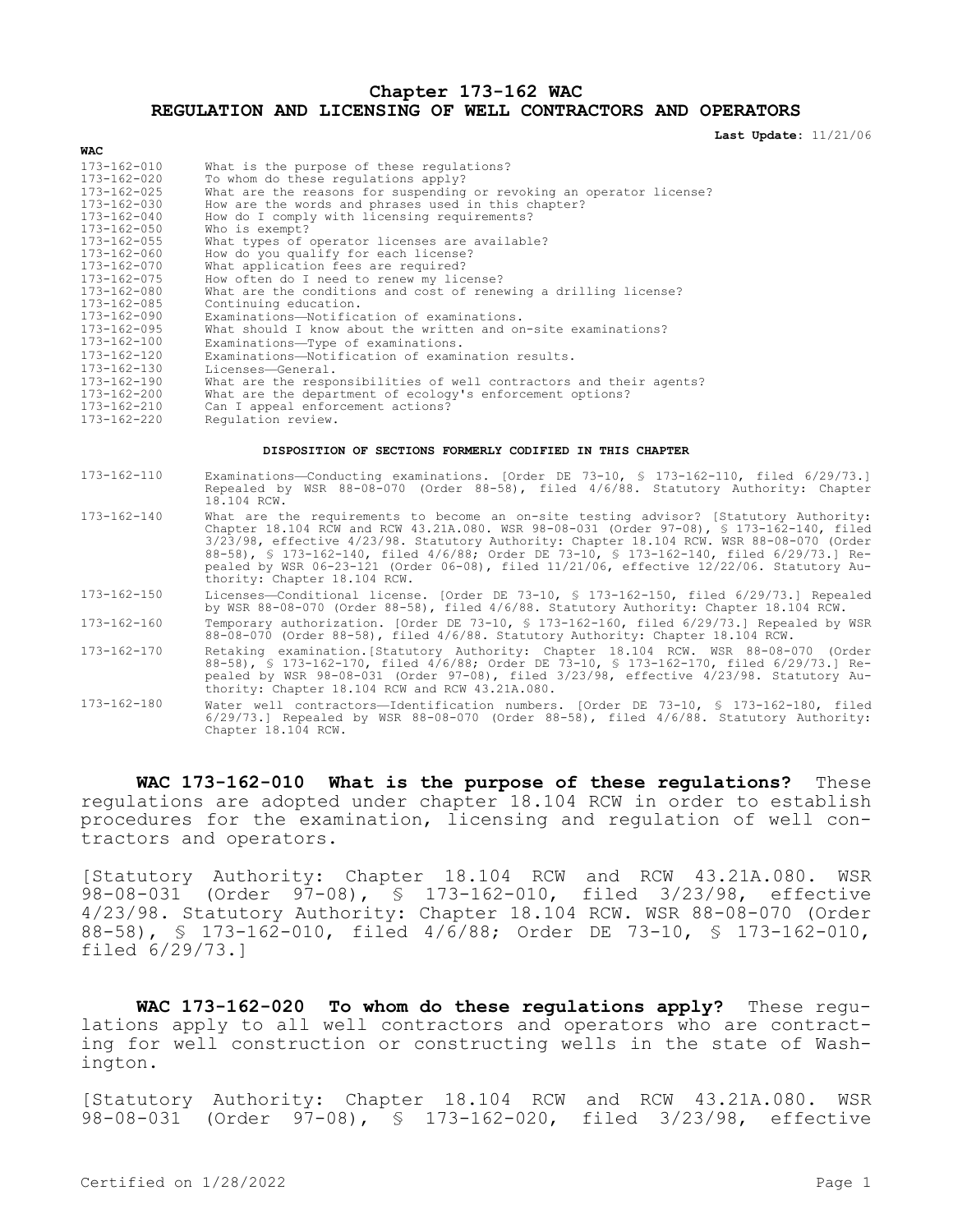4/23/98. Statutory Authority: Chapter 18.104 RCW. WSR 88-08-070 (Order 88-58), § 173-162-020, filed 4/6/88; Order DE 73-10, § 173-162-020, filed 6/29/73.]

**WAC 173-162-025 What are the reasons for suspending or revoking an operator license?** (1) In cases other than those relating to the failure of a licensee to renew a license, the director may suspend or revoke a license issued pursuant to this chapter for any of the following reasons:

- (a) For fraud or deception in obtaining the license;
- (b) For fraud or deception in reporting under RCW 18.104.050;

(c) For violating the provisions of this chapter, or of any lawful rule or regulation of the department or the department of health.

(2) The director shall immediately suspend any license issued under this chapter if the department of social and health services has determined that the holder of the license is not in compliance with the support order or a residential or visitation order issued pursuant to chapter 74.20A RCW. If the person has continued to meet all other requirements for reinstatement during the suspension, reissuance of the license shall be automatic upon the director's receipt of a release issued by the department of social and health services stating that the person is in compliance with the order.

(3) No license shall be suspended for more than six months, except that a suspension under subsection (2) of this section shall continue until the department receives a release issued by the department of social and health services stating that the person is in compliance with the order.

(4) No person whose license is revoked shall be eligible to apply for a license for one year from the effective date of the final order of revocation.

[Statutory Authority: Chapter 18.104 RCW and RCW 43.21A.080. WSR 98-08-031 (Order 97-08), § 173-162-025, filed 3/23/98, effective 4/23/98.]

**WAC 173-162-030 How are the words and phrases used in this chapter?** See other definitions under chapter 173-160 WAC.

(1) "Constructing a well" or "construct a well" means:

(a) Boring, digging, drilling, or excavating a well;

(b) Installing casing, sheeting, lining, or well screens, in a well;

(c) Drilling a geotechnical soil boring; or

(d) Installing an environmental investigation well.

"Constructing a well" or "construct a well" includes the alteration of an existing well.

(2) "Continuing education provider" is any person, organization, school or other entity involved in education that has received approval from the department for their continuing education plan and curriculum.

(3) "Continuing education unit" is one credit approved by the department for time spent participating in training or instruction in subject areas approved by the department.

(4) "Decommissioning" means to fill or plug a well so that it will not produce water, serve as a channel for movement of water or pollution, or allow the entry of pollutants into the well or aquifers.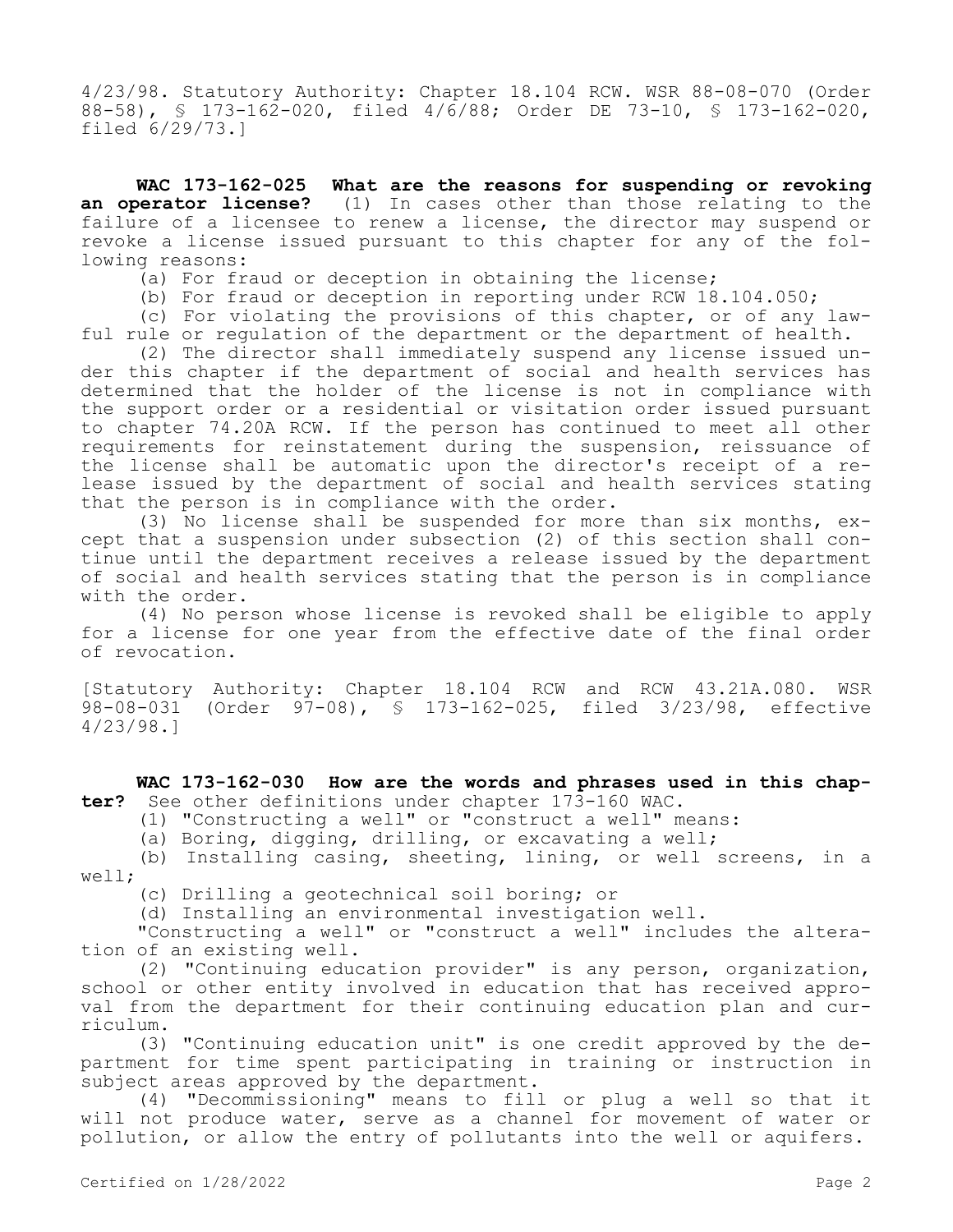(5) "Department" means the department of ecology.

(6) "Dewatering well" means a cased or lined excavation or boring that is intended to withdraw or divert groundwater for the purpose of facilitating construction, stabilizing a land slide, or protecting an aquifer.

(7) "Director" means director of the department of ecology.

(8) "Domestic water supply" is any water supply which serves a family residence(s).

(9) "Driven well" is a well constructed by joining a "drive point" to a length of pipe, then driving the assembly into the ground.

(10) "Dug well" is a well generally excavated with hand tools or by mechanical methods. The side walls may be supported by material other than standard weight steel casing.

(11) "Environmental investigation well" means a cased hole intended or used to extract a sample or samples of groundwater, vapor, or soil from an underground formation and which is decommissioned immediately after the sample or samples are obtained. An environmental investigation well is typically installed using direct push technology or auger boring and uses the probe, stem, auger, or rod as casing. An environmental investigation well is not a geotechnical soil boring.

(12) "Geotechnical soil boring" or "boring" means an uncased well drilled for the purpose of obtaining soil samples to ascertain structural properties of the subsurface.

(13) "Ground source heat pump boring" means a vertical boring constructed for the purpose of installing a closed loop heat exchange system for a ground source heat pump.

(14) "Groundwater" means and includes groundwaters as defined in RCW 90.44.035.

(15) "Grounding well" means a grounding electrode installed in the earth by the use of drilling equipment to prevent buildup of voltages that may result in undue hazards to persons or equipment. Examples are anode and cathode protection wells.

(16) "Instrumentation well" means a well in which pneumatic or electric geotechnical or hydrological instrumentation is permanently or periodically installed to measure or monitor subsurface strength and movement. Instrumentation well includes bore hole extensometers, slope indicators, pneumatic or electric pore pressure transducers, and load cells.

(17) "Monitoring well" means a well designed to obtain a representative groundwater sample or designed to measure the water level elevations in either clean or contaminated water or soil.

(18) "Observation well" means a well designed to measure the depth to the water or water level elevation in either clean or contaminated water or soil.

(19) "Operator" means a person who:

(a) Is employed by a well contractor;

(b) Is licensed under this chapter; or

(c) Who controls, supervises, or oversees the construction of a well or who operates well construction equipment.

(20) "Owner" or "well owner" means the person, firm, partnership, copartnership, corporation, association, other entity, or any combination of these, who owns the property on which the well is or will be constructed or has the right to the well by means of an easement, covenant, or other enforceable legal instrument for the purpose of benefiting from the well.

(21) "Public water supply" is any water supply intended or used for human consumption or other domestic uses, including source, treat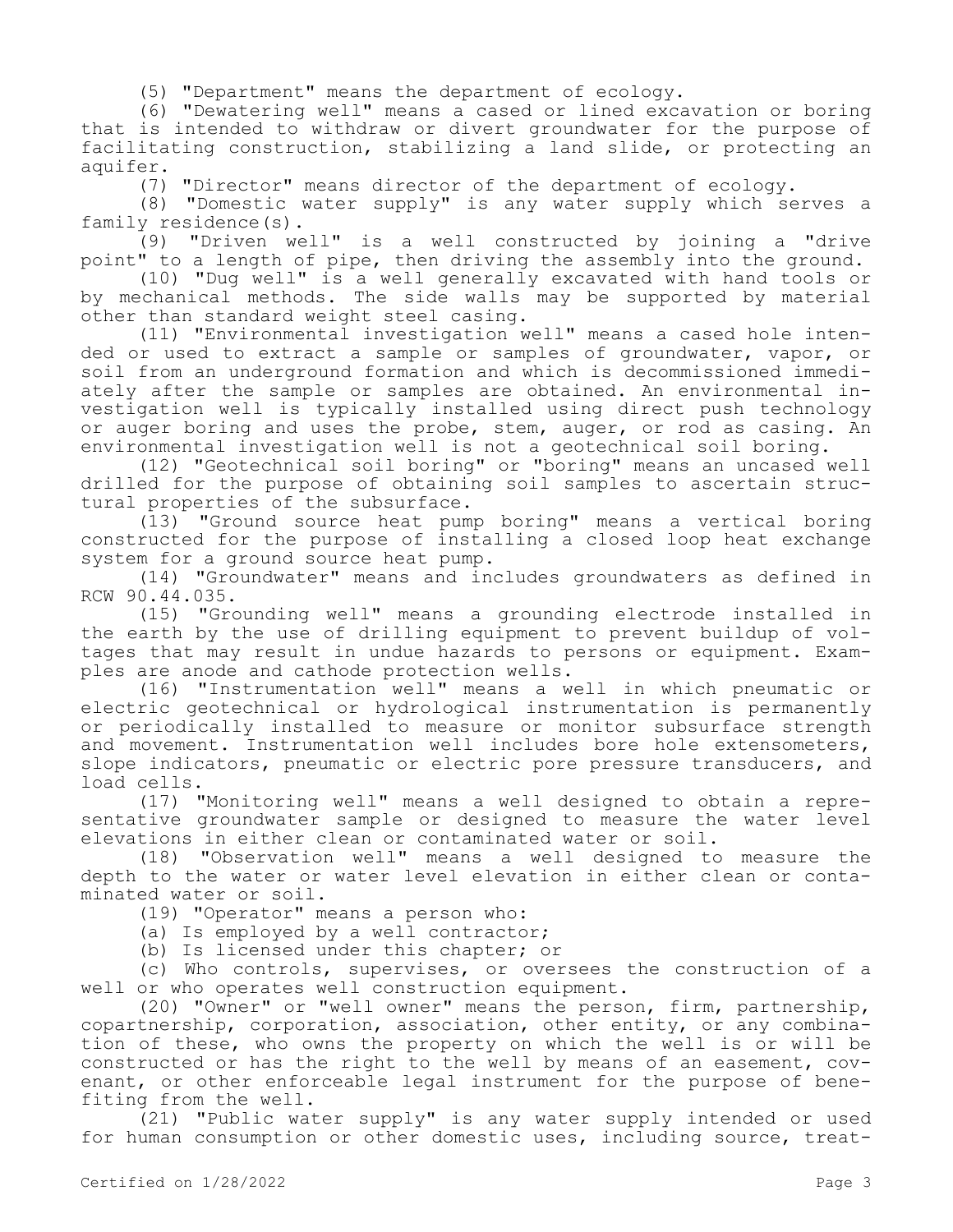ment, storage, transmission and distribution facilities where water is furnished to any community, collection or number of individuals, available to the public for human consumption or domestic use, excluding water supplies serving one single-family residence and a system with four or fewer connections all of which serve residences on the same farm.

(22) "Remediation well" means a well intended or used to withdraw groundwater or inject water, air (for air sparging), or other solutions into the subsurface for the purpose of remediating, cleaning up, or controlling potential or actual groundwater contamination.

(23) "Resource protection well" means a cased boring intended or used to collect subsurface information or to determine the existence or migration of pollutants within an underground formation. Resource protection wells include monitoring wells, observation wells, piezometers, spill response wells, remediation wells, environmental investigation wells, vapor extraction wells, ground source heat pump boring, grounding wells, and instrumentation wells.

(24) "Resource protection well contractor" means any person, firm, partnership, copartnership, corporation, association, or other entity, licensed and bonded under chapter 18.27 RCW, engaged in the business of constructing resource protection wells or geotechnical soil borings.

(25) "Spill response well" means a well used to capture or recover any spilled or leaked fluid which has the potential to, or has contaminated the groundwater.

(26) "Structured properties" means subsurface engineering properties or geotechnical information used for the purpose of designing structures such as bridges, buildings, highways, pipelines, or for assessing slope stability samples.

(27) "Test well" is a well (either cased or uncased), constructed to determine the quantity of water available for beneficial uses, identifying underlying rock formations (lithology), and to locate optimum zones to be screened or perforated. If a test well is constructed with the intent to withdraw water for beneficial use, it must be constructed in accordance with the minimum standards for water supply wells, otherwise they shall be constructed in accordance with the minimum standards for resources protection wells. A water right permit, preliminary permit, or temporary permit shall be obtained prior to constructing a test well unless the anticipated use of water is exempt as provided in RCW 90.44.050. A "test well" is a type of "water well."

(28) "Vapor extraction well" means a well used to withdraw gases or vapors from soil, rock, landfill, or groundwater or allow air or vapor to enter subsurface soil or rock for the purpose of remediating soil and/or groundwater contamination.

(29) "Water well" means any excavation that is constructed when the intended use of the well is for the location, diversion, artificial recharge, observation, monitoring, dewatering or withdrawal of groundwater. Water well includes ground source heat pump borings and grounding wells.

(30) "Water well contractor" means any person, firm, partnership, copartnership, corporation, association, or other entity, licensed and bonded under chapter 18.27 RCW, engaged in the business of constructing water wells.

(31) "Well alterations" include(s), deepening, hydrofracturing or other operations intended to increase well yields or change the characteristics of the well. Well alterations does not include general maintenance, cleaning, sanitation, and pump replacement.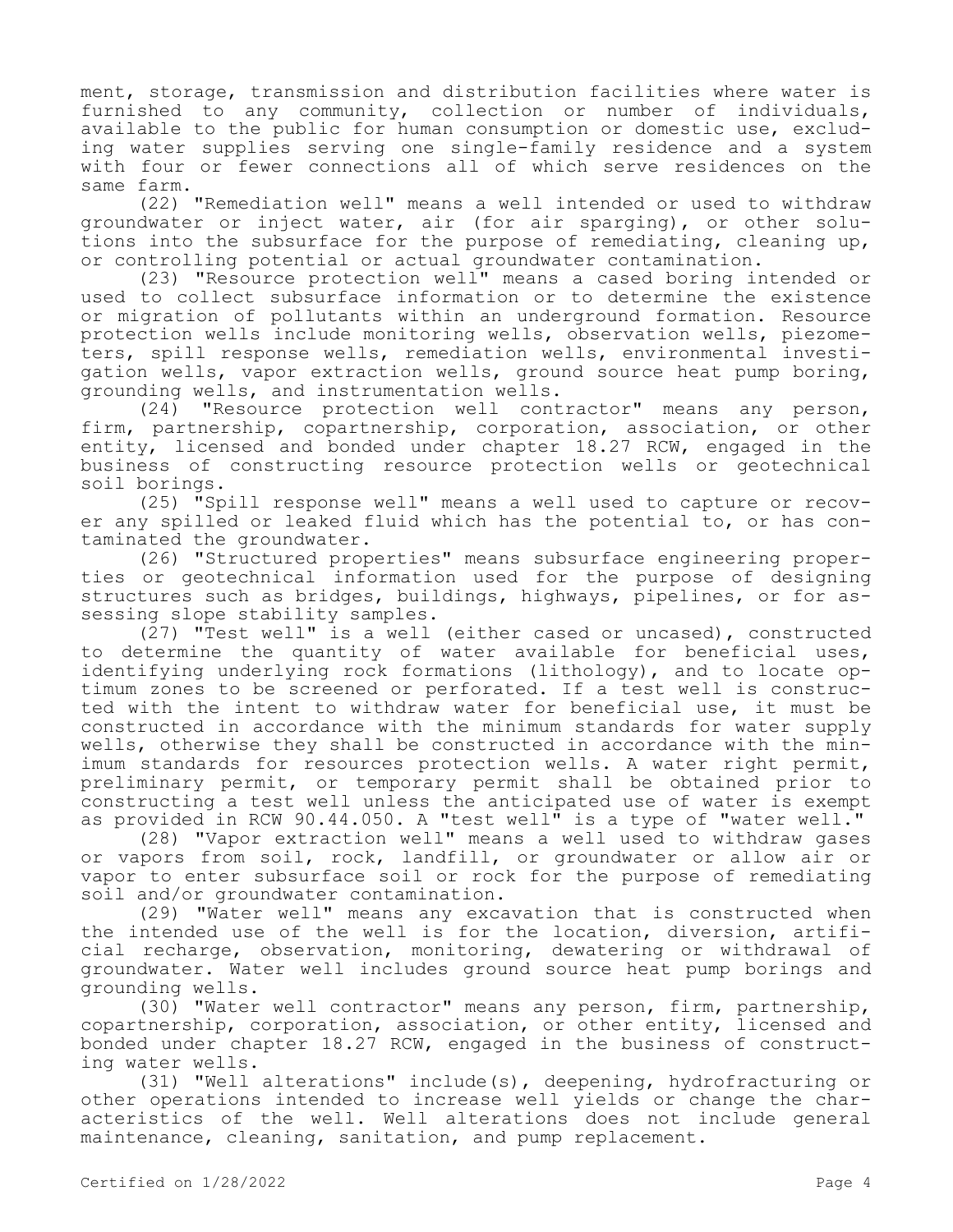(32) "Well contractor" means a resource protection well contractor and a water well contractor licensed and bonded under chapter 18.27 RCW.

(33) "Well driller(s)" or "driller(s)" means a resource protection well contractor or operator and a water well contractor or operator.

(34) "Well" means water wells, resources protection wells, dewatering wells, and geotechnical soil borings. Well does not mean an excavation made for the purpose of obtaining or prospecting for oil, natural gas, geothermal resources, minerals, or products of mining, or quarrying, or for inserting media to repressure oil or natural gas bearing formations, or for storing petroleum, natural gas, or other products.

[Statutory Authority: Chapter 18.104 RCW. WSR 06-23-121 (Order 06-08), § 173-162-030, filed 11/21/06, effective 12/22/06. Statutory Authority: Chapter 18.104 RCW and RCW 43.21A.080. WSR 98-08-031 (Order 97-08), § 173-162-030, filed 3/23/98, effective 4/23/98. Statutory Authority: Chapter 18.104 RCW. WSR 88-08-070 (Order 88-58), § 173-162-030, filed 4/6/88; Order DE 73-10, § 173-162-030, filed 6/29/73.]

**WAC 173-162-040 How do I comply with licensing requirements?**  (1) A water well operator license is required for all operators engaged in constructing or decommissioning water wells.

(2) A water well operator training license is required for any trainee engaged in constructing or decommissioning water wells under the training program provisions of this chapter.

(3) A resource protection well operator license is required for all operators engaged in constructing or decommissioning resource protection wells and geotechnical soil borings.

(4) A resource protection well operator training license is required for any trainee engaged in constructing or decommissioning resource protection wells and geotechnical soil borings under the training program provisions of this chapter.

(5) General contractors, engineering firms, designers, consulting firms, or other entities need not have a licensed well operator in its employ: Provided, That all well construction and decommissioning associated with their various projects and/or contracts is conducted by a licensed well operator licensed under the provisions of this chapter except as provided in WAC 173-162-050.

[Statutory Authority: Chapter 18.104 RCW and RCW 43.21A.080. WSR 98-08-031 (Order 97-08), § 173-162-040, filed 3/23/98, effective 4/23/98. Statutory Authority: Chapter 18.104 RCW. WSR 88-08-070 (Order 88-58), § 173-162-040, filed 4/6/88; Order DE 73-10, § 173-162-040, filed 6/29/73.]

**WAC 173-162-050 Who is exempt?** (1) No license under this chapter shall be required of:

(a) Any individual who personally constructs a well on land which is owned or leased by the individual, or in which the individual has a beneficial interest as a contract purchaser and is used by the individual for farm or single-family residential use only. Provided, the individual shall construct not more than one well every two years.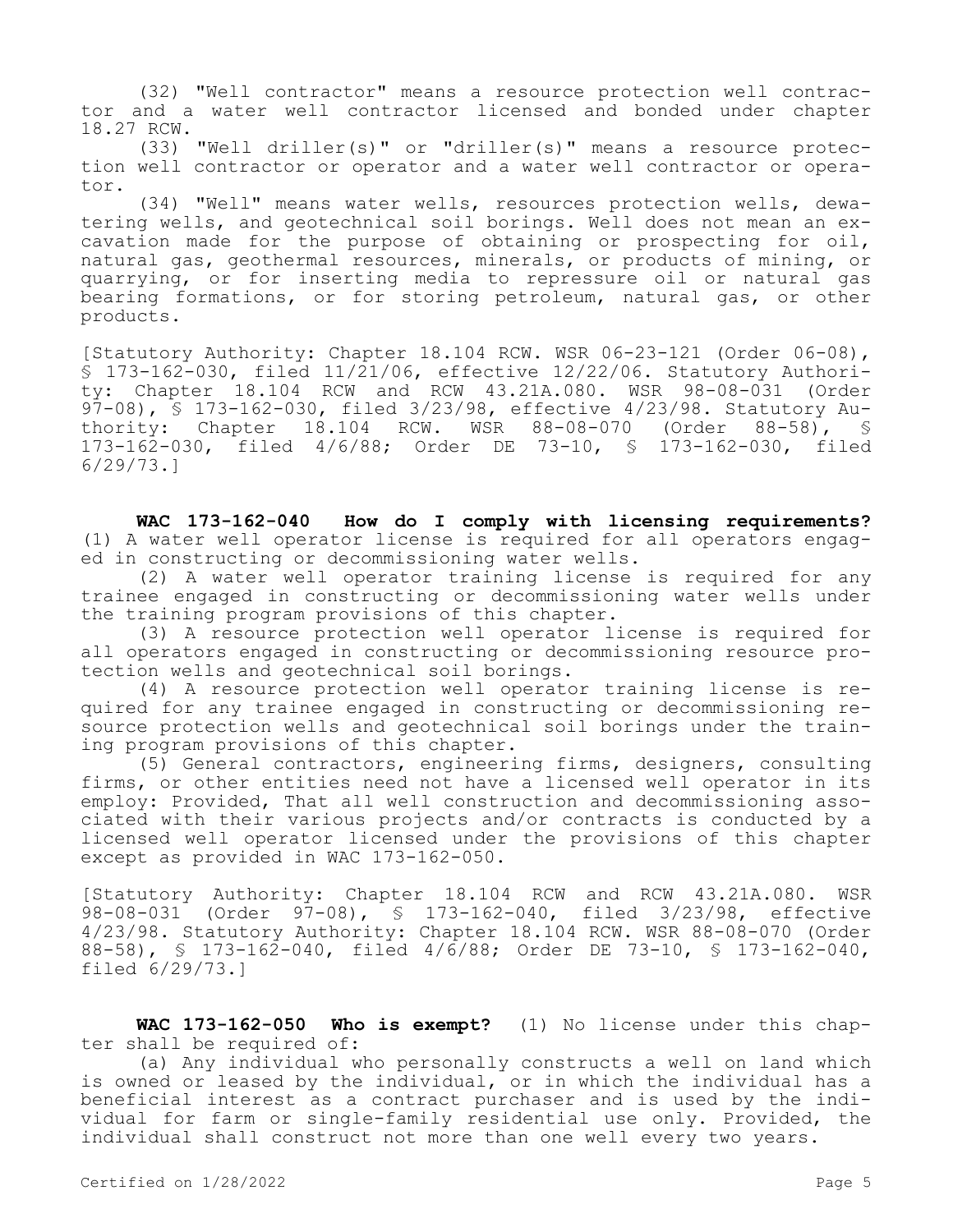(b) An individual, except trainees, who performs labor or services for a well contractor in connection with the construction or decommissioning of a well at the direction and under the direct supervision and control of a licensed operator who is present at the construction site.

(c) A person licensed under the provisions of chapter 18.08 or 18.43 RCW if in the performance of duties covered by those licenses.

(2) An individual who constructs or decommissions a well without a license under this subsection shall comply with all other requirements of this chapter and rules adopted by the department. Those requirements include, but are not limited to:

- (a) Well construction and decommissioning standards;
- (b) Payment of well construction fees; and
- (c) Notification of well construction required by RCW 18.104.048.

[Statutory Authority: Chapter 18.104 RCW and RCW 43.21A.080. WSR 98-08-031 (Order 97-08), § 173-162-050, filed 3/23/98, effective 4/23/98. Statutory Authority: Chapter 18.104 RCW. WSR 88-08-070 (Order 88-58), § 173-162-050, filed 4/6/88; Order DE 73-10, § 173-162-050, filed 6/29/73.]

**WAC 173-162-055 What types of operator licenses are available?**  Seven types of drilling licenses are available:

- (1) Water well operator training license.
- (2) Resource protection well operator training license.
- (3) Resource protection well operator license.
- (4) Water well operator license.

(5) Conditional licenses for water or resource protection well drilling.

(6) Retirement license for water and/or resource protection well drilling.

(7) Inactive license for water and/or resource protection well drilling.

[Statutory Authority: Chapter 18.104 RCW. WSR 06-23-121 (Order 06-08), § 173-162-055, filed 11/21/06, effective 12/22/06. Statutory Authority: Chapter 18.104 RCW and RCW 43.21A.080. WSR 98-08-031 (Order 97-08), § 173-162-055, filed 3/23/98, effective 4/23/98.]

# **WAC 173-162-060 How do you qualify for each license?** (1) **Training licenses.**

(a) You are qualified to receive either a water or a resource protection training license if you:

(i) Submit a completed application to the department on forms provided by the department and pay the department a seventy-five dollar application fee; and

(ii) Have completed at least six hundred hours of drilling experience working under the direct supervision of a licensed operator who has held a Washington state water and/or resource protection well drilling license for at least three years; and

(iii) Have obtained six continuing education units as approved by the department; and

(iv) Pass a written examination as provided for in RCW 18.104.080; and

(v) Pass an on-site examination by the department; and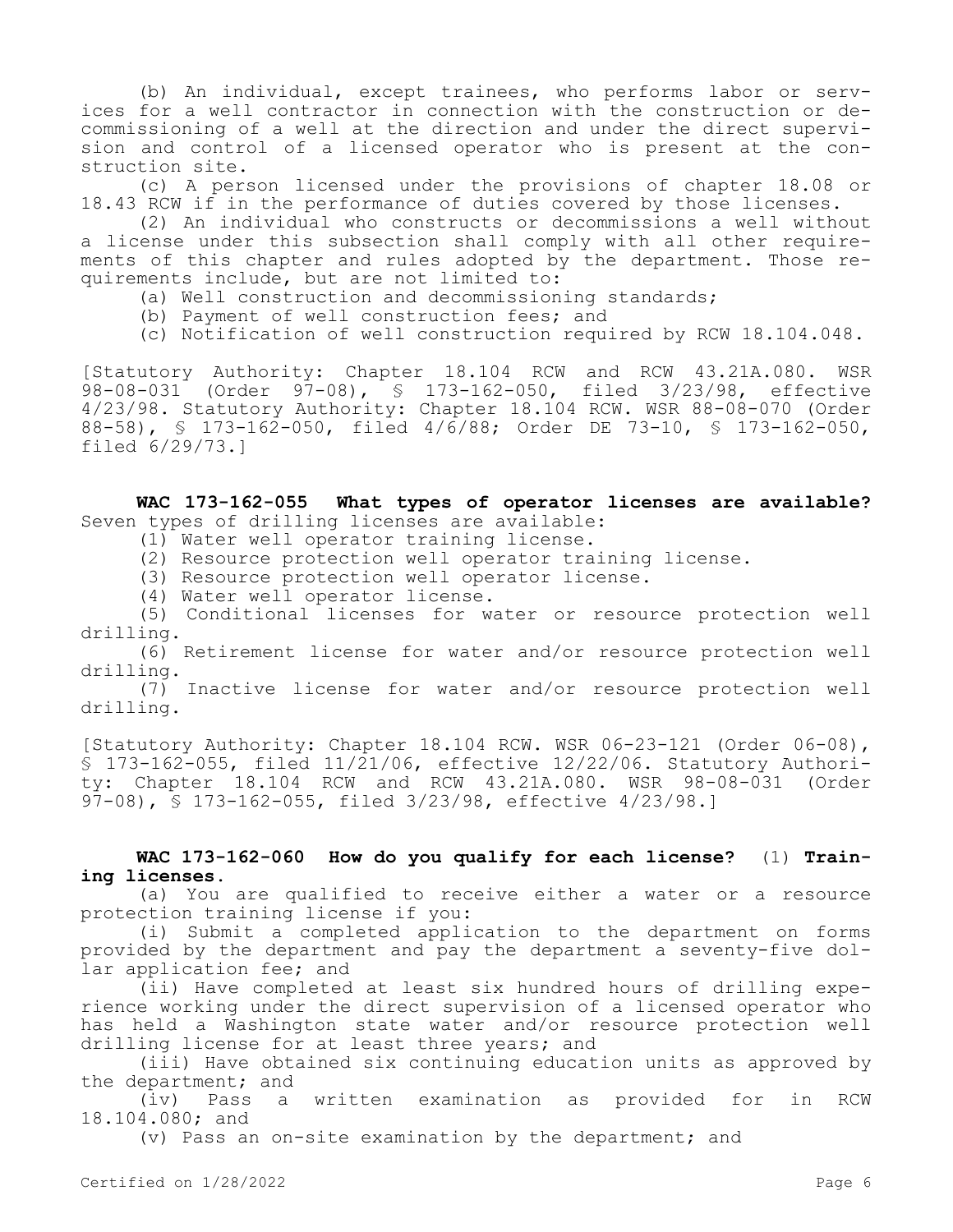(vi) Present a statement by a person or persons licensed under this chapter, other than a trainee, signed under penalty of perjury as provided in RCW 9A.72.085, verifying that:

(A) The applicant has acquired a minimum of six hundred hours of field experience required under this chapter; and

(B) The operator has assumed liability for any and all well construction activities of the applicant while the applicant was gaining his/her six hundred hours of field experience. The operator shall not be subject to any penalties or orders that may be issued for wells constructed by the applicant that were not the responsibility of the operator to have direct supervision and control over; and

(C) A licensed operator, except a trainee, who will sponsor the trainee, has been identified on the signed statement. The licensed operator who will be sponsoring the trainee, shall assume liability for any and all well construction activities of the trainee accomplished under the operator's control during the period of the trainee's license; and

(vii) In obtaining a statement from a well operator(s) under (a)(vi) of this subsection, an applicant who has gained drilling experience under more than one operator shall submit a statement from each operator. It is not necessary to accumulate all qualifying experience under one operator. Field experience for which a statement of verification and liability cannot be obtained, shall not be used as qualifying experience under this section.

All statements shall be entered on forms provided by the department.

# (b) **Terms and conditions of a training license.**

(i) A person with either a resource protection or a water well training license may construct only those types of wells for which they are licensed without being under the direct supervision of a licensed operator provided:

(A) A licensed operator is available by radio, telephone, or other means of communication; and

(B) The licensed operator can reach the drill site within one hour.

(ii) A trainee shall maintain a daily drilling log identifying all work accomplished that day. The log shall remain in the possession of the trainee at all times and shall be reviewed and initialed daily by the responsible licensed operator. The drilling log shall be available for review by department and county officials whose county has received delegated authority as provided in RCW 18.104.043.

(iii) The work documented and initialed in the drilling log shall be used in your application for a license under the training program completed, licensing category of this chapter.

(iv) All verifiable work performed by a trainee under the control of a licensed operator may be carried over to subsequent operator(s) who assume liability for the trainee.

(v) A trainee may apply and qualify for both a resource protection and a water well drilling training license, provided they meet the provisions of WAC 173-162-060 (1)(a) for each license they apply for.

(2) **Water well or resource protection well operator licenses.**

A person shall be qualified to receive either a water or resource protection well operator license if you meet the requirements of one of the following categories:

(a) **New applicant category.**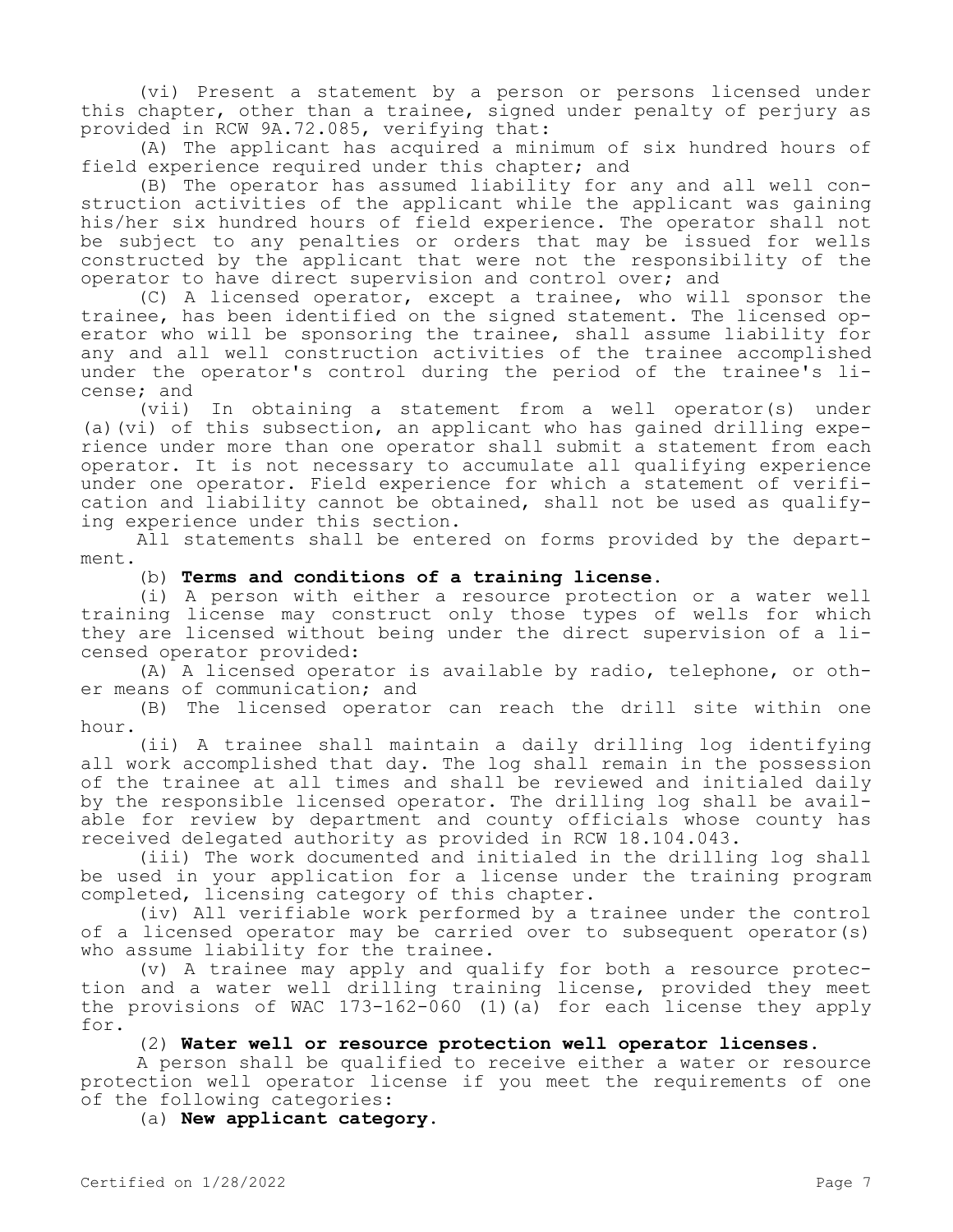# **Applicants who have never held a well operator license qualify if they:**

(i) Submit a completed application to the department on forms provided by the department and pay the department a seventy-five dollar application fee; and

(ii) Submit proof that they have acquired five thousand four hundred hours of drilling experience under the direct supervision of a licensed well operator. Experience gained as a licensed trainee may be applied towards the experience requirements of this subsection; and

(iii) Submit proof that they have obtained thirty-two continuing education units; and<br>(iv) Pass a

Pass a written examination as provided for in RCW 18.104.080.

(v) The department shall evaluate and approve all qualifying experience and educational training. If your qualifying drilling experience under (a)(ii) of this subsection is from another state, the department may require an on-site examination.

(b) **Training program completed category.**

Applicants who have held a valid training license will be qualified to receive an operator license if they:

(i) Submit a completed application to the department on forms provided by the department and pay the department a seventy-five dollar application fee; and

(ii) Submit proof that they have worked as a licensed trainee under the provisions of this chapter for at least three thousand six hundred hours; and

(iii) Have obtained fourteen continuing education units while working under the training program.

(c) **Licensed experience category.**

(i) **Applicants who have never held an operator license in Washington state qualify if they:**

(A) Submit a completed application to the department on forms provided by the department and pay the department a seventy-five dollar application fee; and

(B) Hold a valid well operator license, or equivalent, in another state and can show proof that the license has been held for a period of at least three years. The department shall evaluate and approve all experience acquired by out-of-state licensed operators; and

(C) Have obtained thirty-two continuing education units as approved by the department; and

(D) Pass a written examination as provided for in RCW 18.104.080; and

(E) Passed an on-site examination by the department. The on-site examination may be waived by the department.

(F) Proof of licensing under (c)(i)(B) of this subsection shall be submitted with the application for license. Proof of drilling experience may include drilling logs, federal or state tax records; employment records; or other records acceptable to the department.

(ii) **Individuals, other than trainees, whose Washington operator license has been suspended, revoked, expired or whose license status has changed to retired or inactive may apply for a new license. These individuals qualify to receive a license if:**

(A) The terms of the order of suspension or revocation have been met; and

(B) They submit a completed application to the department on forms provided by the department and pay the department a seventy-five dollar application fee; and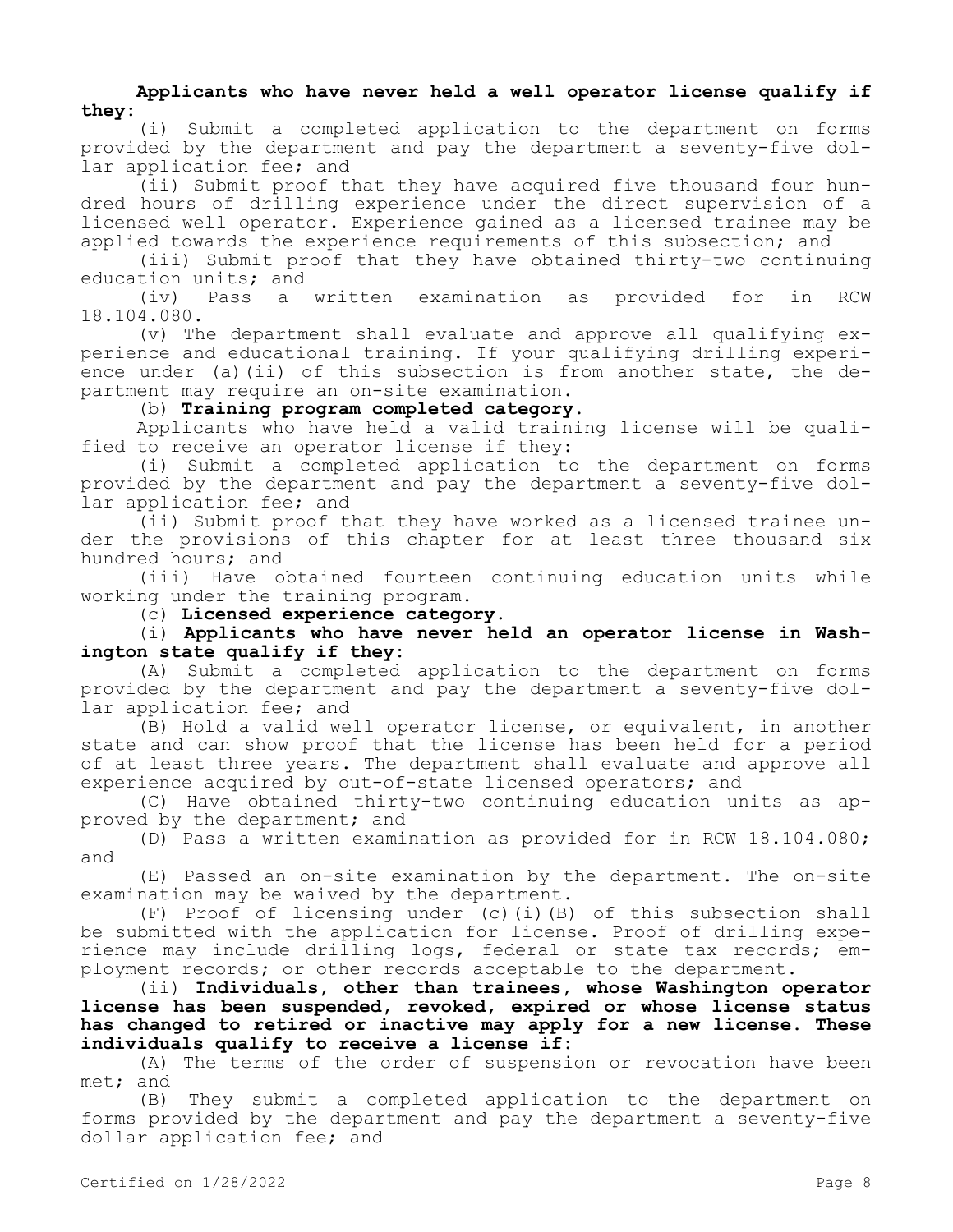(C) They have obtained seven continuing education units for each year or portion of a year the license has been revoked, suspended, inactive, retired, or expired; and

(D) They pass a written examination as provided for in RCW 18.104.080; and

(E) They pass an on-site examination by the department.

(F) The written and/or on-site examination(s) under (c)(ii)(D) and (E) of this subsection may be waived by the department.

(3) Individuals who received an operator license for either water well or resource protection well drilling are qualified to receive the other license if they:

(a) Currently hold a valid well operator license under one of the categories in subsection (2) of this section; and

(b) Submit a completed application to the department on forms provided by the department and pay a seventy-five dollar application fee; and

(c) Pass a written examination; and

(d) Pass an on-site examination if their field experience was gained in another state. The department may waive the on-site examination.

(e) Submit proof of at least six hundred hours of additional well drilling experience for the other type of license you wish to obtain. **EXAMPLE -** You currently hold a water well operator license that was issued by the department after the effective date of these regulations. You also wish to be licensed to construct resource protection wells. You will qualify to receive the resource protection operator license by making an application, paying the fee, and showing proof of six hundred hours of resource protection well drilling experience, passing a written exam, and passing an on-site exam if your drilling experience was gained in another state. Proof of experience will consist of drilling reports showing you were the operator of record on at least fifteen resource protection wells, or other documentation showing experience approved by the department.

(4) **Conditional license.**

(a) A conditional license may be issued to a former licensed operator for the sole purpose of authorizing the well operator to comply with an order to correct a problem with a well. The terms of the license shall detail the extent and limitations placed on the well operator. This may include limitations of work to be completed on a specific well, license expiration, and any other limitation set by the department.

(b) A conditional license cannot be issued to a person who has never held an operator license issued under the provisions of this chapter.

# (5) **Retirement license.**

(a) A person shall be qualified to receive a retirement license if you meet the following requirements:

(i) Submit a completed application to the department on forms provided by the department and pay the department a seventy-five dollar application fee; and

(ii) Hold a current active license for a minimum of ten years; and

(iii) Have no outstanding enforcement actions.

(b) The holder of a retirement license may not engage in any licensed activities. The holder of a retirement license may apply for a new license under WAC 173-162-060(2).

(6) **Inactive license.**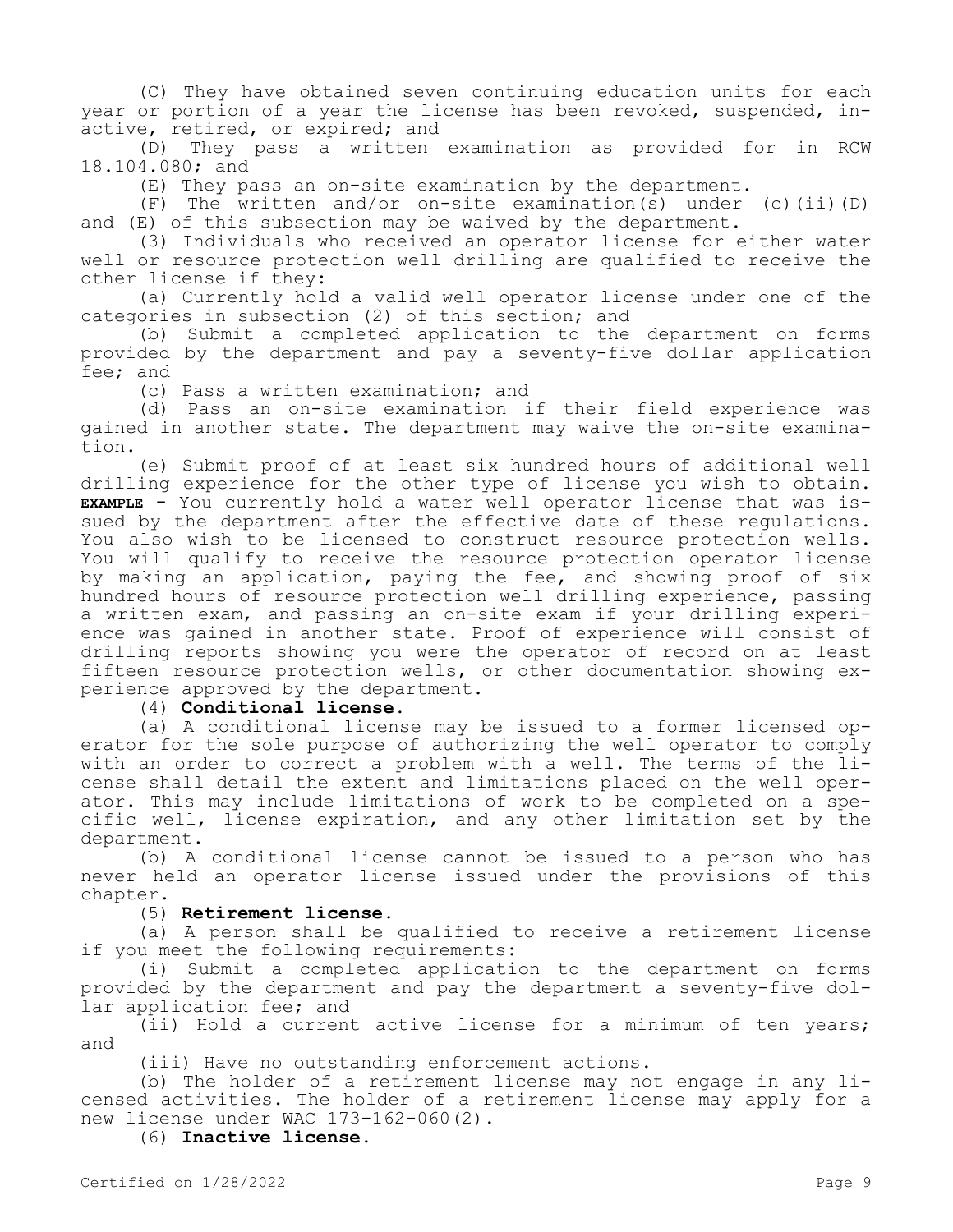(a) A person shall be qualified to receive an inactive license if you meet the following requirements:

(i) Submit a completed application to the department on forms provided by the department and pay the department a seventy-five dollar application fee; and

(ii) Show proof of inactive status based on military documents, hospitalization records, out of country drilling or other extraordinary circumstances as determined by the department; and

(iii) Hold a current active license; and

(iv) Have no outstanding enforcement actions.

(b) Extraordinary circumstances do not include failure to notify the department of a change of address; postal service error and domestic disputes (divorce or separation).

(c) The holder of an inactive license must resubmit an application to extend inactive license status at the end of each two-year period. The holder of an inactive license may not engage in any licensed activities. The holder of an inactive license may apply for a new license under WAC 173-162-060(2).

[Statutory Authority: Chapter 18.104 RCW. WSR 06-23-121 (Order 06-08), § 173-162-060, filed 11/21/06, effective 12/22/06. Statutory Authority: Chapter 18.104 RCW and RCW 43.21A.080. WSR 98-08-031 (Order 97-08), § 173-162-060, filed 3/23/98, effective 4/23/98. Statutory Authority: Chapter 18.104 RCW. WSR 88-08-070 (Order 88-58), § 173-162-060, filed 4/6/88; Order DE 73-10, § 173-162-060, filed 6/29/73.]

**WAC 173-162-070 What application fees are required?** Application fees are seventy-five dollars for each operator or training license.

[Statutory Authority: Chapter 18.104 RCW. WSR 06-23-121 (Order 06-08), § 173-162-070, filed 11/21/06, effective 12/22/06. Statutory Authority: Chapter 18.104 RCW and RCW 43.21A.080. WSR 98-08-031 (Order 97-08), § 173-162-070, filed 3/23/98, effective 4/23/98; Order DE 73-10, § 173-162-070, filed 6/29/73.]

**WAC 173-162-075 How often do I need to renew my license?** (1) Licenses issued under this chapter, except a training license, shall be renewed every two years.

(2) A training license shall be valid for a period of two years from the time it was originally issued. A training license cannot be renewed. However, a one-time extension may be granted upon show of good cause by the trainee. The limit of the extension shall be for no longer than twenty-four months. The trainee will be required to earn seven continuing education units for each year or portion of a year the license is held. The department may waive the continuing education requirement of this subsection. Each request will be evaluated on a case-by-case basis. A seventy-five dollar fee will be charged for the extension.

[Statutory Authority: Chapter 18.104 RCW. WSR 06-23-121 (Order 06-08), § 173-162-075, filed 11/21/06, effective 12/22/06. Statutory Authority: Chapter 18.104 RCW and RCW 43.21A.080. WSR 98-08-031 (Order 97-08), § 173-162-075, filed 3/23/98, effective 4/23/98.]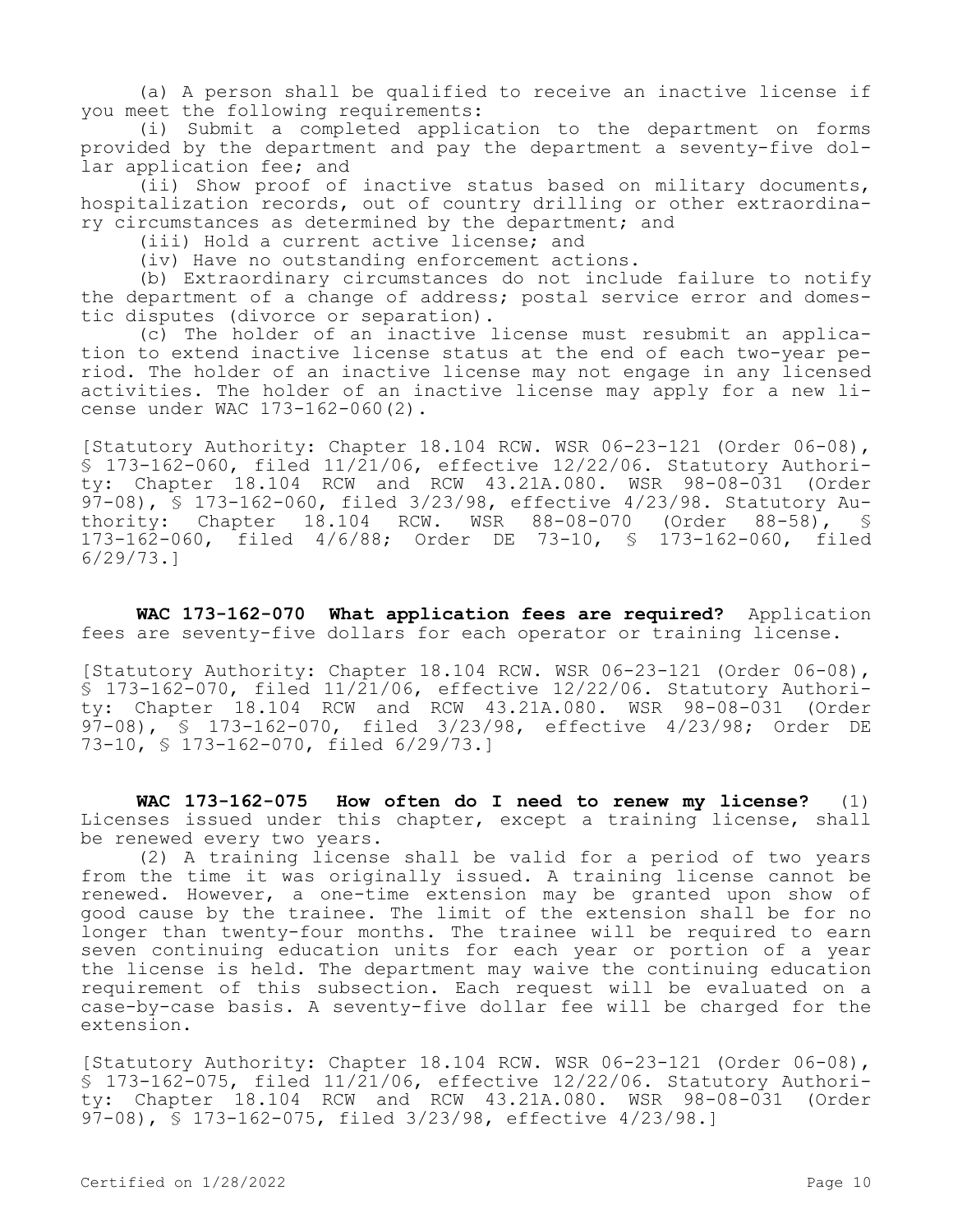**WAC 173-162-080 What are the conditions and cost of renewing a drilling license?** (1) Between the 1993 legislation, Laws of 1997, chapter 387, and the adoption of these regulations implementing the legislation, the well operator licenses issued and renewed by the department met the requirements of the 1993 legislation and may be renewed for either a water well or resource protection well operator license or both as provided in subsection (2) of this section.

(2) A holder of a valid license may renew the license if they:

(a) Submit a completed application on forms approved by the department; and

(b) Show proof that they successfully completed fourteen continuing education units during the past twenty-four months of the license term. A minimum of two continuing education units out of the fourteen required units must be about Washington state drilling or licensing regulations; and

(c) Pay a seventy-five dollar renewal fee for each license they wish to renew.

(3) If you fail to submit a completed application for renewal, the license shall expire at the end of its effective term. A complete application includes the submission of the renewal fee and proof of completion of the required continuing education.

(4) If your license has expired, you will have thirty days in which to renew it. The thirty-day extension period is to be used only to submit a late application and fee. It is not to be used to gain continuing education units. You must not engage in any licensed activities during this time. If you fail to submit your renewal application, fee, and proof of continuing education after the extension period has expired, you must apply for a new license as provided in this chapter.

(5) The department may refuse to renew a license if the license is currently suspended or revoked, or the licensee has not complied with an order issued by the department or has not paid a penalty imposed under RCW 18.104.155, unless the order or penalty is under appeal.

(6) Operators shall not construct or decommission a well after their license has expired.

[Statutory Authority: Chapter 18.104 RCW. WSR 06-23-121 (Order 06-08), § 173-162-080, filed 11/21/06, effective 12/22/06. Statutory Authority: Chapter 18.104 RCW and RCW 43.21A.080. WSR 98-08-031 (Order 97-08), § 173-162-080, filed 3/23/98, effective 4/23/98; Order DE 73-10, § 173-162-080, filed 6/29/73.]

**WAC 173-162-085 Continuing education.** Ecology, with the assistance of the technical advisory group created in RCW 18.104.190, shall develop and administer a program for continuing education for the purpose of ensuring continued professional growth and competency of licensed operators.

(1) What is continuing education? Continuing education is your opportunity to gain additional knowledge into subjects that directly relate to the well drilling profession. It is designed to enhance your knowledge, drilling skills, and keep you informed on technological advances, as well as keeping you informed on current state and local regulations. The ultimate goal is to ensure the highest quality of professionalism in the well drilling industry. Continuing education is required of every person applying for an operator's license and for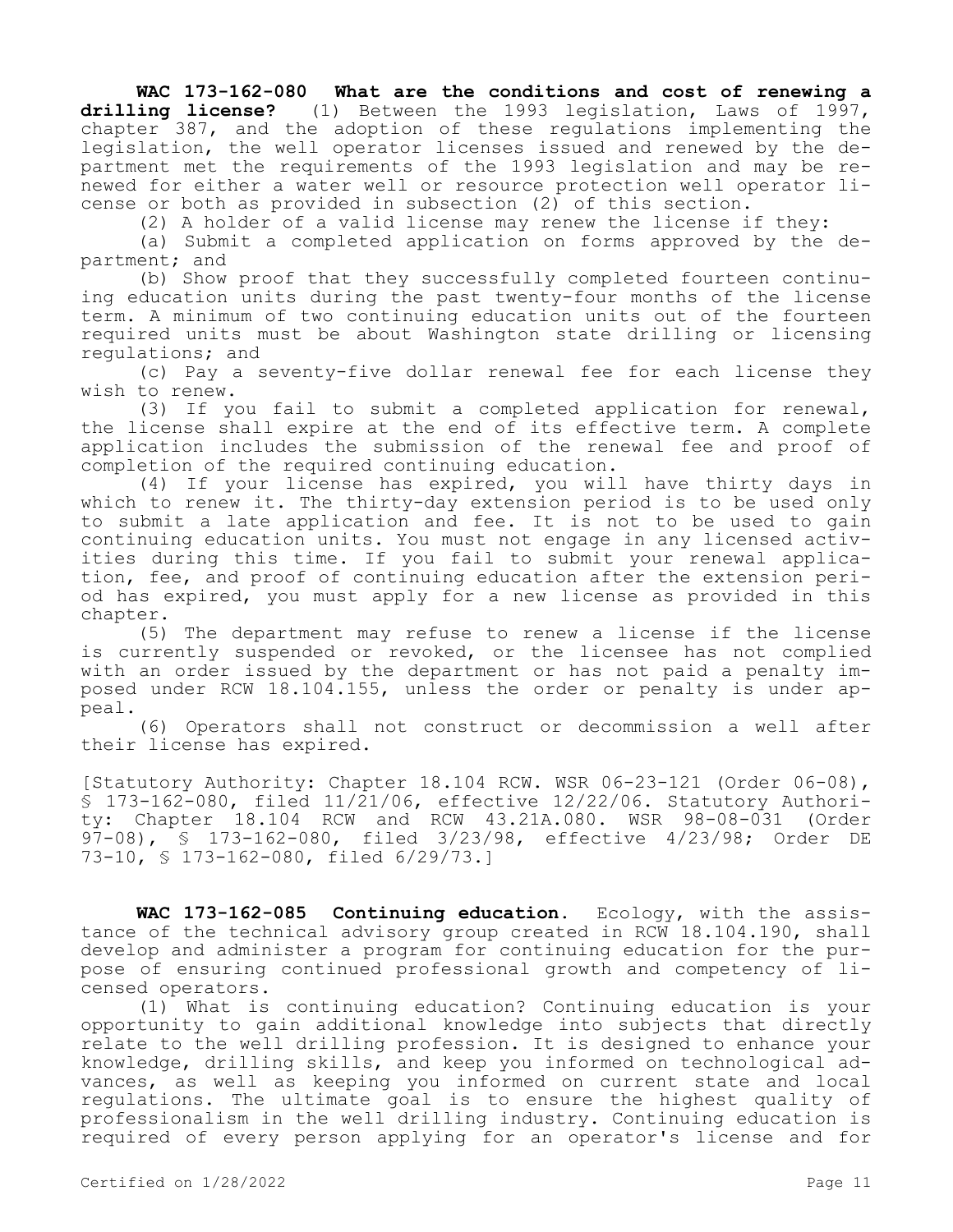every licensed operator renewing their license. Continuing education units (CEUs) are earned by attending continuing education programs. Continuing education programs consist of approved training, classes, courses, workshops, offerings, correspondence instructions, or other means of providing instruction.

(2) How do I obtain required continuing education units?

(a) Except as provided for in this chapter, continuing education units will only be obtained from an approved continuing education provider (a continuing education provider is: Any person, organization, school or other entity involved in education and have received approval from the department for their continuing education plan and curriculum).

(b) The department shall maintain a current list of all continuing education providers and programs. This list will be available on the department's web page and/or by request.

(c) In order to receive continuing education units you must successfully complete continuing education programs. You must be present throughout the entire instructional period in order to be eligible to receive full credit.

(3) How do I become an approved continuing education provider? Persons, organizations, schools, and other entities that provide training and education must submit a continuing education plan to the department for approval. Upon approval of the plan, the requestor becomes an approved continuing education provider. The department may waive the requirement to have a continuing education plan for colleges, universities, or other entities that have an accreditation requirement of their own.

(a) What are the required elements of a continuing education plan? A continuing education plan must contain the following required elements:

(i) Contact information. Name of the person, organizations, schools, and other entities applying to become an approved continuing education provider. Their mailing address, telephone number(s), and email address. Names of a contact person(s), their mailing address, telephone number(s), and email address.

(ii) Statement of qualifications. A statement of qualifications consists of a summary of the provider's experience in providing education programs; references; and lists of any licenses they hold and/or membership in any professional organizations.

(iii) Statement of resources. A statement of resources shall identify the location(s) of the continuing education program and the number of individuals required to put on the program.

(iv) Statement of organization. A statement of organization consists of a summary of how the courses will be advertised; number and frequency of classes offered during the year; a description of the method to be used to evaluate courses; a description of how attendance will be verified and reported to the department; a description of the type of proof of completion to be awarded to each student; and a cancellation policy.

(v) Statement of accountability. The statement of accountability shall justify the cost of the class and include a statement assuring delivery of courses by the provider.

(b) As provided for in this chapter, the department in consultation with the technical advisory group created in RCW 18.104.190 may waive the requirement for a provider to have a continuing education plan consistent with the goals of this WAC.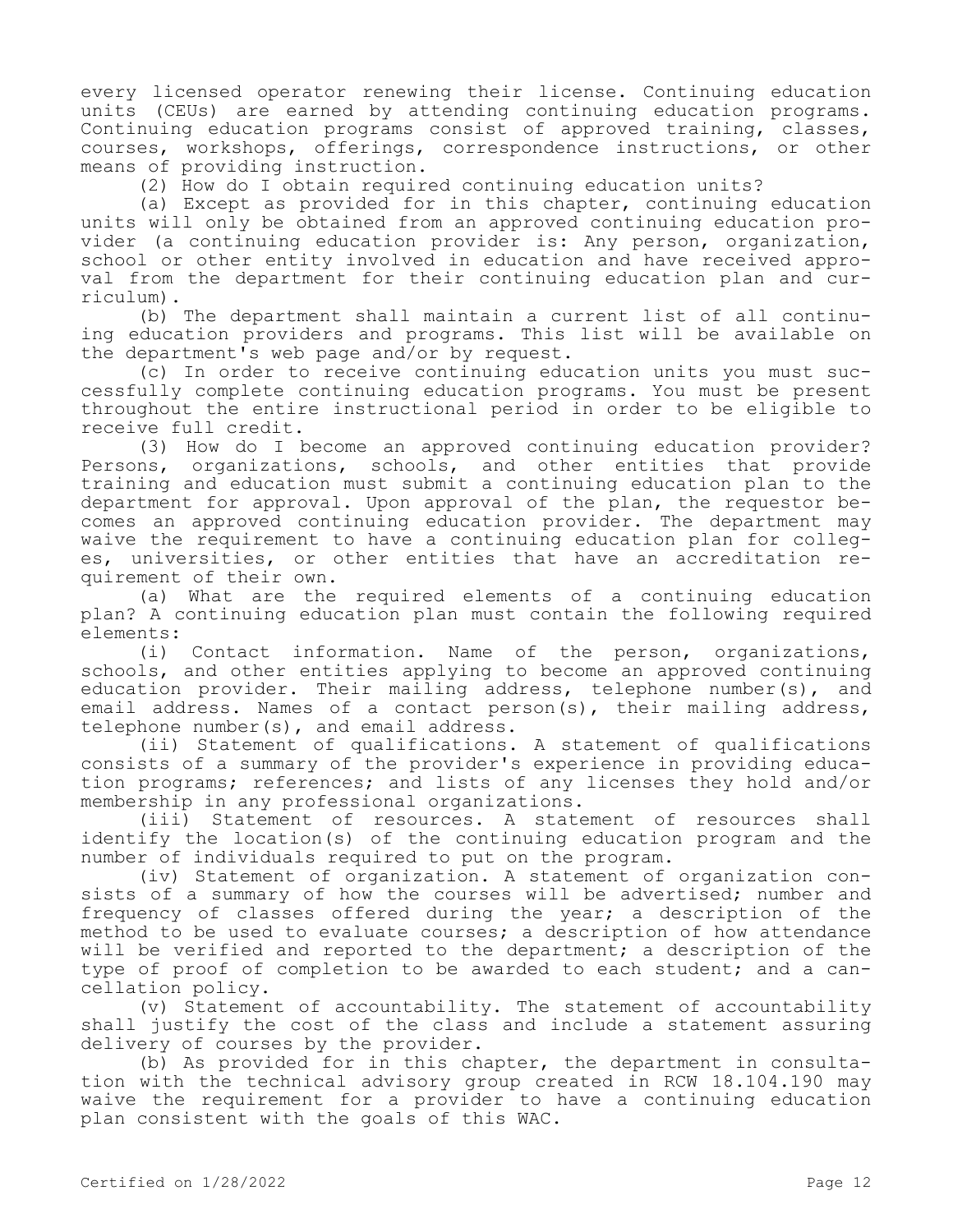(4) How do I get credit for participating in a continuing education program and report units to the department?

(a) A person is qualified to receive continuing education units after the program has been evaluated and upon showing proof of attendance and completion of an approved continuing education program. Each continuing education provider is required to provide their students with documentation, approved by the department, showing successful completion of the program.

(b) All operators/trainees must report their continuing education units to the department prior to their license renewal date.

(c) The department will keep a record of the licensees' continuing education units as they are submitted. You may access your record through the department's website or request a copy of your record.

(d) It is the individual's responsibility to track and maintain records of their continuing education units.

(5) General information on continuing education:

(a) Continuing education units received during a renewal period that are in excess of the requirements cannot be used for any succeeding years.

Example: A driller earning twenty continuing education units during their two-year renewal period cannot apply the six extra units towards any future renewal.

(b) New applicants may have continuing education units assigned for courses, workshops, classes, or seminars attended no more than five years prior to their application date.

(c) An individual licensed for both water well and resource protection well construction need only obtain fourteen continuing education units per renewal period.

(d) An individual applying for a new license for both a water well and resource protection well operator's license need only meet the continuing education unit requirements for one license.

(e) For new applicants or currently licensed individuals, two continuing education units must cover Washington state department of ecology laws and regulations provided by the department or their designee. This section will take effect one year from the effective date of this rule.

(6) What topics will be approved for continuing education programs? General topics include: Occupational health and safety; business and office skills; interpersonal skills; technical aspects associated with well design, construction, development, maintenance, and testing; geology and groundwater sciences, safety, welding, HAZMAT training, first aid; and other topics relating directly to well construction and the groundwater industry as approved by the department. The department may also request approved continuing education providers to cover certain topics in their continuing education plan based on trends or observations from department compliance officers.

(7) How will continuing education units be assigned?

(a) The following criteria shall be utilized when evaluating programs and assigning continuing education units.

(i) The subjects' relevance to the business, technical, and/or regulatory aspects of well drilling;

(ii) How well the subject will enhance the knowledge, skills, and abilities required in the well drilling profession;

(iii) Length of program; and

(iv) Final group selection.

The program syllabus must be reviewed in order to address these criteria.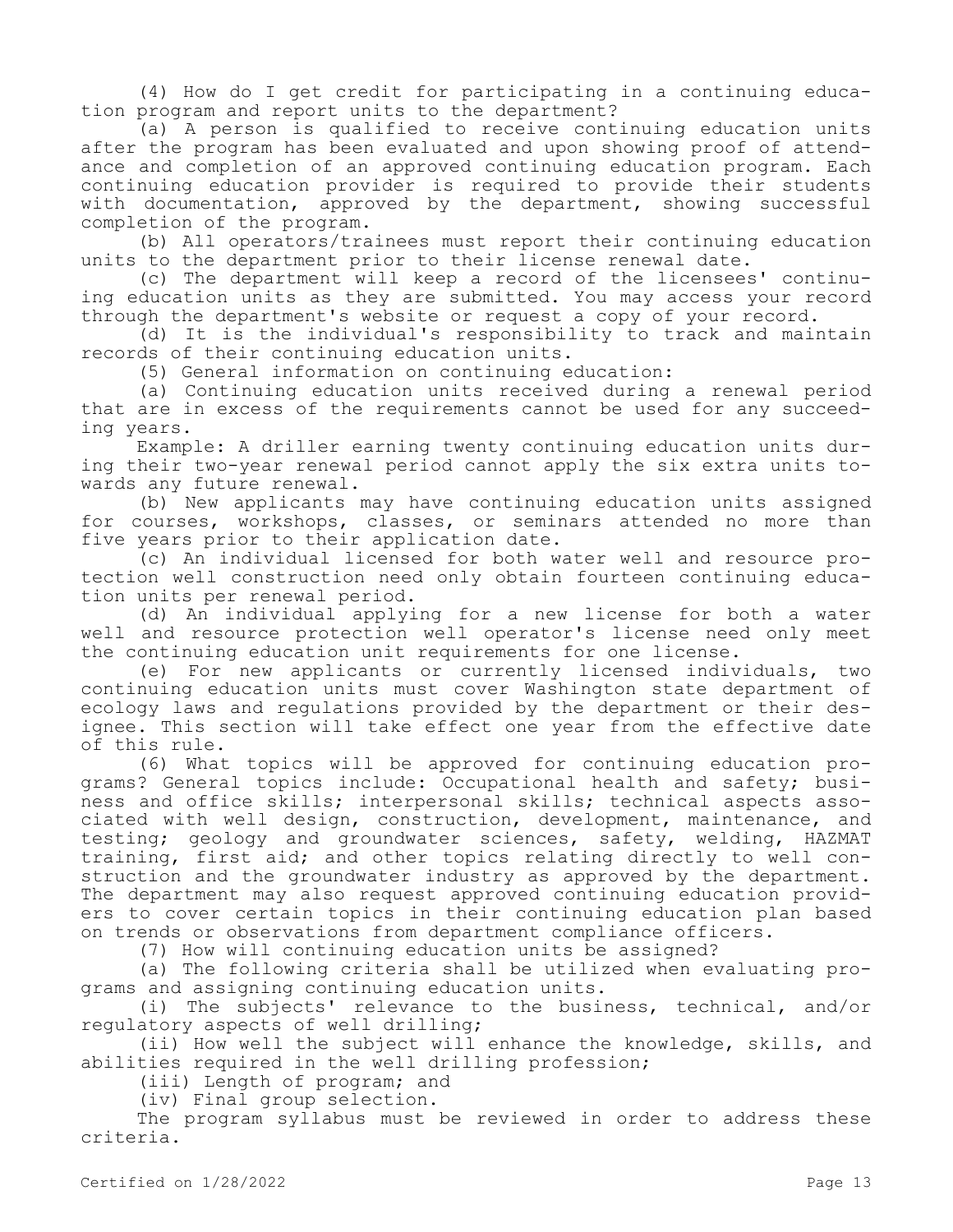(b) A program syllabus shall contain the following:

(i) Course title.

(ii) Instructor name(s).

(iii) Instructor qualifications.

(iv) Course length.

(v) Course outline, detailing specific subject material to be taught and testing schedule.

(vi) A statement regarding how the course pertains to the business, technical, regulatory, and safety aspects of well construction.

(vii) A statement regarding the goals and objectives of each class.

(viii) A statement that the class will be open to all who desire to attend.

(ix) Admission cost.

(x) A description of textbooks, supplemental readings, or materials such as safety equipment, calculators, or other items the attendee will need to provide.

(xi) The date and time of the course and driving directions.

(c) Based on the syllabus review, each continuing education program will be categorized into one of seven groups:

(i) Group one - Subjects that directly relate to the business, technical, regulatory, and safety aspects of well construction; and subjects that enhance groundwater protection and increased professionalism within the drilling community.

(A) Washington well construction and licensing statutes and regulations.

(B) Construction methodology, well design, development, maintenance, and testing.

(C) Protection of the groundwater resource.

- (D) Hydrogeology and groundwater science.
- (E) Equipment operation and maintenance.
- (F) Computer skills.
- (G) Welding.
- (H) Business management and office skills.
- (I) Interpersonal skills.
- (J) Occupational health and safety.
- (K) Map reading skills.
- (L) Local and state health regulations.

(M) DOT regulations.

(ii) Group two - Subjects that will improve the industries' knowledge and understanding of subjects related to groundwater.

(iii) Group three - Subjects not covered under group one or two, but benefit the driller in their professional development.

(A) Vendor specific product/sales courses.

- (B) Pumps.
- (iv) Group four Miscellaneous courses.
- (A) College courses.
- (B) Correspondence courses.
- (C) Trade school courses that do not fall into another group.

(v) Group five - Attending conventions (trade show).

- (A) Washington Groundwater Association.
- (B) National Groundwater Association.
- (C) Pacific Northwest Expo.
- (D) Other state recognized conventions.
- (vi) Group six Preapproved classes.
- (A) OSHA HAZWOPPER 40 hour basic course 20 credits.
- (B) OSHA HAZWOPPER 8 hour refresher 4 credits.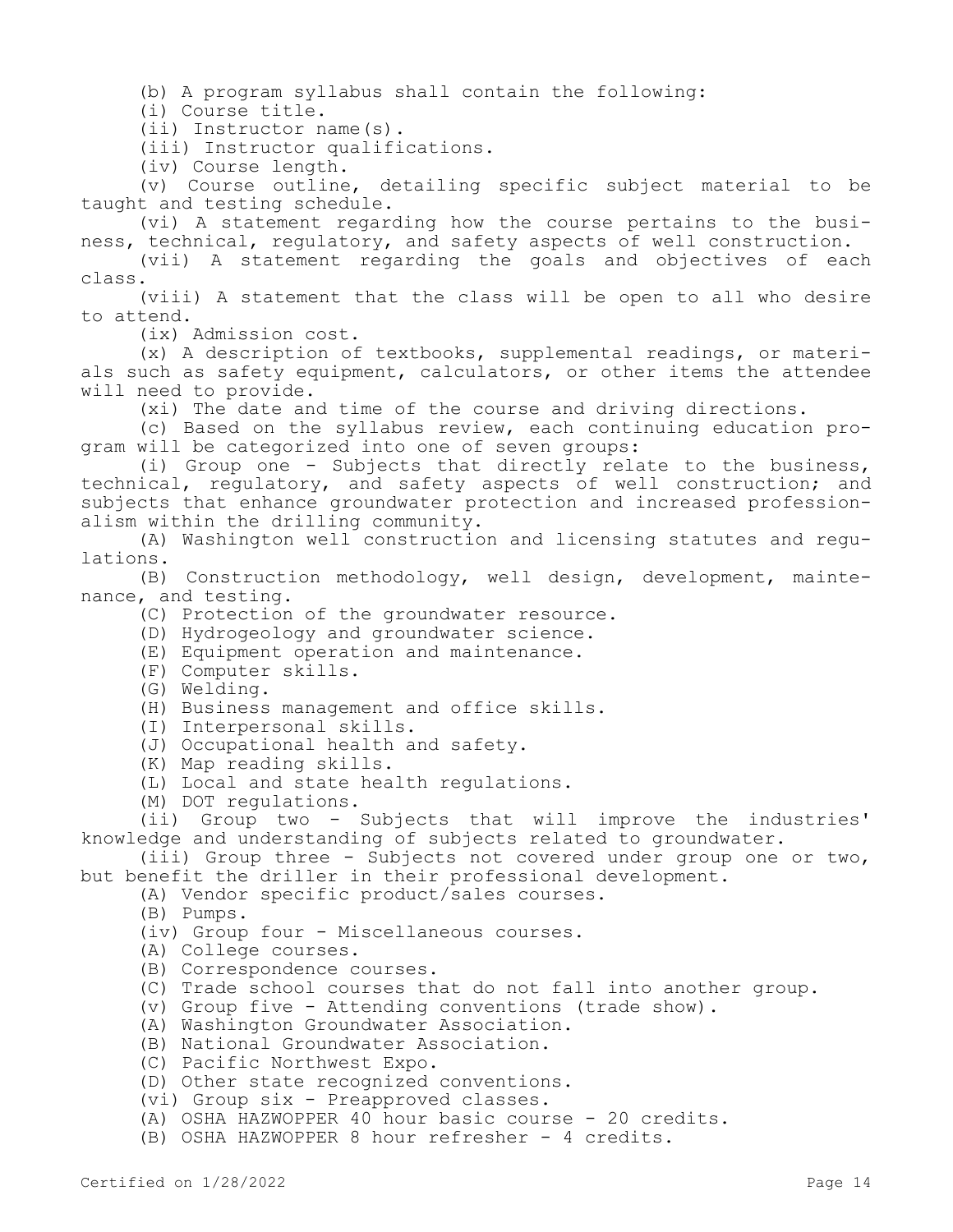(C) Red Cross 8 hour first aid/CPR - 4 credits.

(D) Others as approved by the department.

(vii) Group seven - Programs for which no credits are assigned.

(d) A program will be assigned continuing education unit(s) based on the group that best describes the training session and the published length of the training session.

The following is a unit value for each group:

Group one - One unit per hour.

Group two - One-half unit per hour.

Group three - One-quarter unit per hour.

Group four - Unit value equal to the education credit, not to exceed four continuing education units per license renewal period or trainee applicant. No more than eight for all other applicants.

Group five - One unit per convention.

Group six - As listed.

Group seven - No unit value.

(e) Operators/trainees who have attended continuing education programs that were not previously approved may receive continuing education units by providing an application to become a provider and class syllabus form to the department.

(f) Individuals may receive continuing education units for preparing and presenting classes as follows:

(i) No continuing education units will be assigned for class preparation/presentation to nondrilling audiences.

(ii) One continuing education unit per hour of presentation and one CEU per hour of preparation time. Continuing education units allowed for preparation time are limited to no more than twice the time it took to present the course. Example - One hour class, no more than two hours preparation time allowed. Total three CEUs.

(g) All continuing education programs must be open to anyone who wants to attend. This requirement does not preclude a provider from imposing reasonable requirements for attendees such as, but not limited to, fees, space limitations and providing their own safety equipment.

(8) What is the department's role in providing continuing education?

(a) The department shall approve all continuing education programs and assign continuing education units required by this chapter. The technical advisory group shall assist the department in their evaluation by reviewing continuing education programs and recommending assignment of continuing education units on classes referred to them by the department.

(b) The department will provide technical support including those meeting the requirements in subsection (5)(e) of this section, in the form of speakers and materials for use in continuing education programs to approved continuing education providers upon request and at their sole discretion.

[Statutory Authority: Chapter 18.104 RCW. WSR 06-23-121 (Order 06-08), § 173-162-085, filed 11/21/06, effective 12/22/06. Statutory Authority: Chapter 18.104 RCW and RCW 43.21A.080. WSR 98-08-031 (Order 97-08), § 173-162-085, filed 3/23/98, effective 4/23/98.]

**WAC 173-162-090 Examinations—Notification of examinations.**  Upon receipt of a properly completed application, the department shall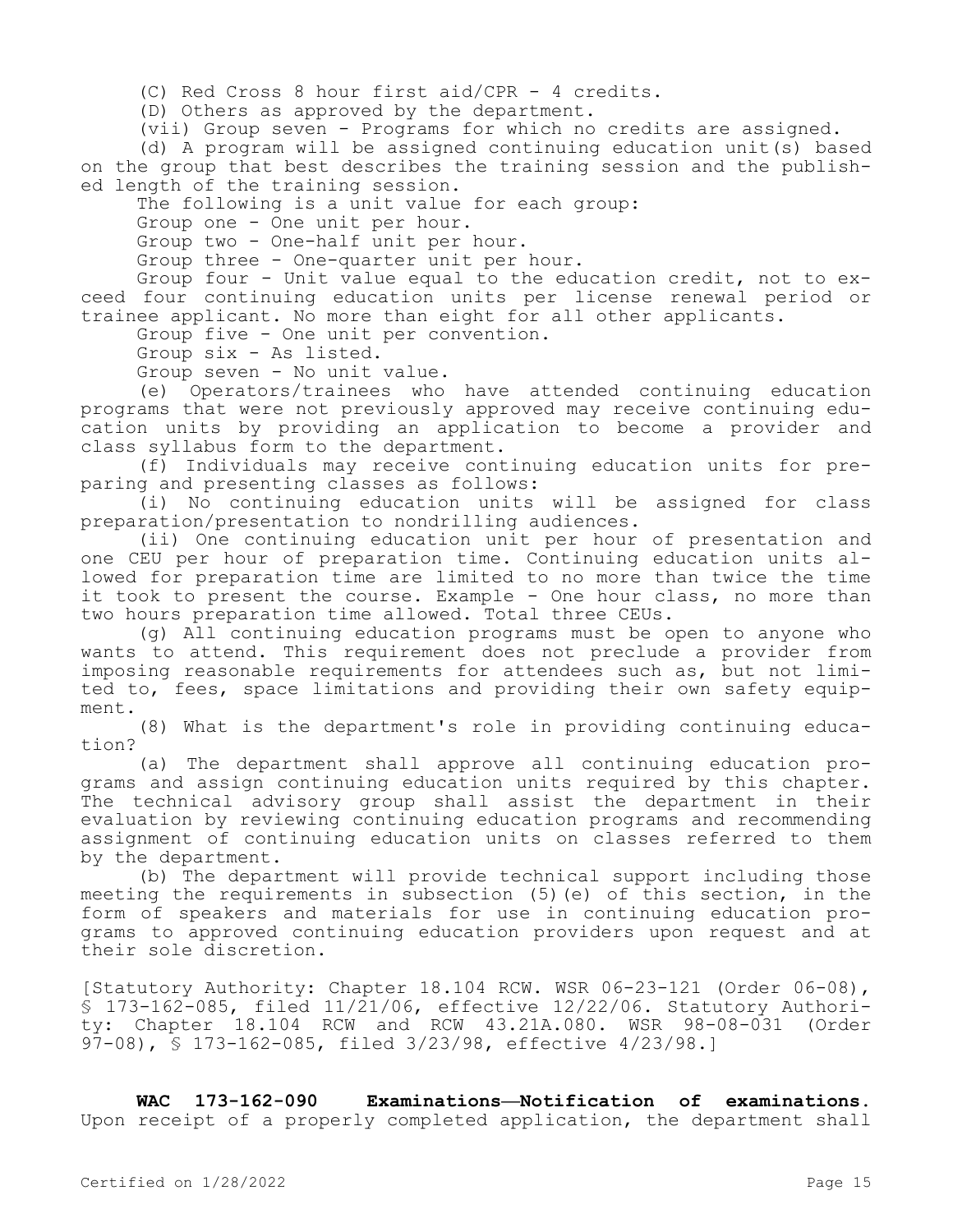notify the applicant of the date, time and place of the next scheduled examination. All incomplete application forms will be returned for completion. The applicant should notify the department if the examination schedule cannot be met and the reasons therefor.

[Order DE 73-10, § 173-162-090, filed 6/29/73.]

**WAC 173-162-095 What should I know about the written and on-site examinations?** The written and on-site examinations for licenses issued under this chapter are prepared, administered, and evaluated by the department.

(1) **What subjects will the written exam cover?** The examinations are prepared to test the knowledge and understanding of the following subjects:

(a) Washington state groundwater laws as they relate to constructing and decommissioning wells;

(b) Sanitary standards for constructing wells;

(c) Types of well construction and decommissioning;

(d) Drilling techniques, tools and equipment;

(e) Geology (including soil and rock description) as it relates to well construction;

(f) Rules and regulations of the department relating to constructing a well, test pumping, and equipment maintenance;

(g) Preparation of intent forms, well reports, and requests for variances;

(h) Township and range location system as it relates to location of wells;

(i) Basic groundwater hydraulics as it relates to well construction and protection of the resource; and

(j) Rules and regulations of the Washington state department of health relating to source approval and source protection of public drinking water systems.

### (2) **What subjects will the on-site test cover?**

The on-site examination shall test the applicant's field skills and knowledge in the following areas:

(a) Safety.

(b) General knowledge of equipment operation.

(c) Equipment maintenance.

(d) Drilling knowledge.

(e) Well development.

(f) Implementation of the construction standards under chapter 173-160 WAC.

# (3) **When and where are the written examinations given?**

(a) Examinations will be held at such a time and place as may be determined by the department, but not later than thirty days after the department accepts the completed application package consisting of:

(i) A completed application form with appropriate fee; and

(ii) Proof of required continuing education; and

(iii) Proof of required drilling experience.

(b) Upon receipt of a completed application package, the department shall notify you of the date, time and place of the next scheduled written examination. You shall notify the department at least twenty-four hours prior to your scheduled exam date if you cannot meet the examination schedule. Your notice shall include the reason(s) why you cannot meet the schedule. If you fail to notify the department, or fail to reschedule your exam within thirty days of your initial exam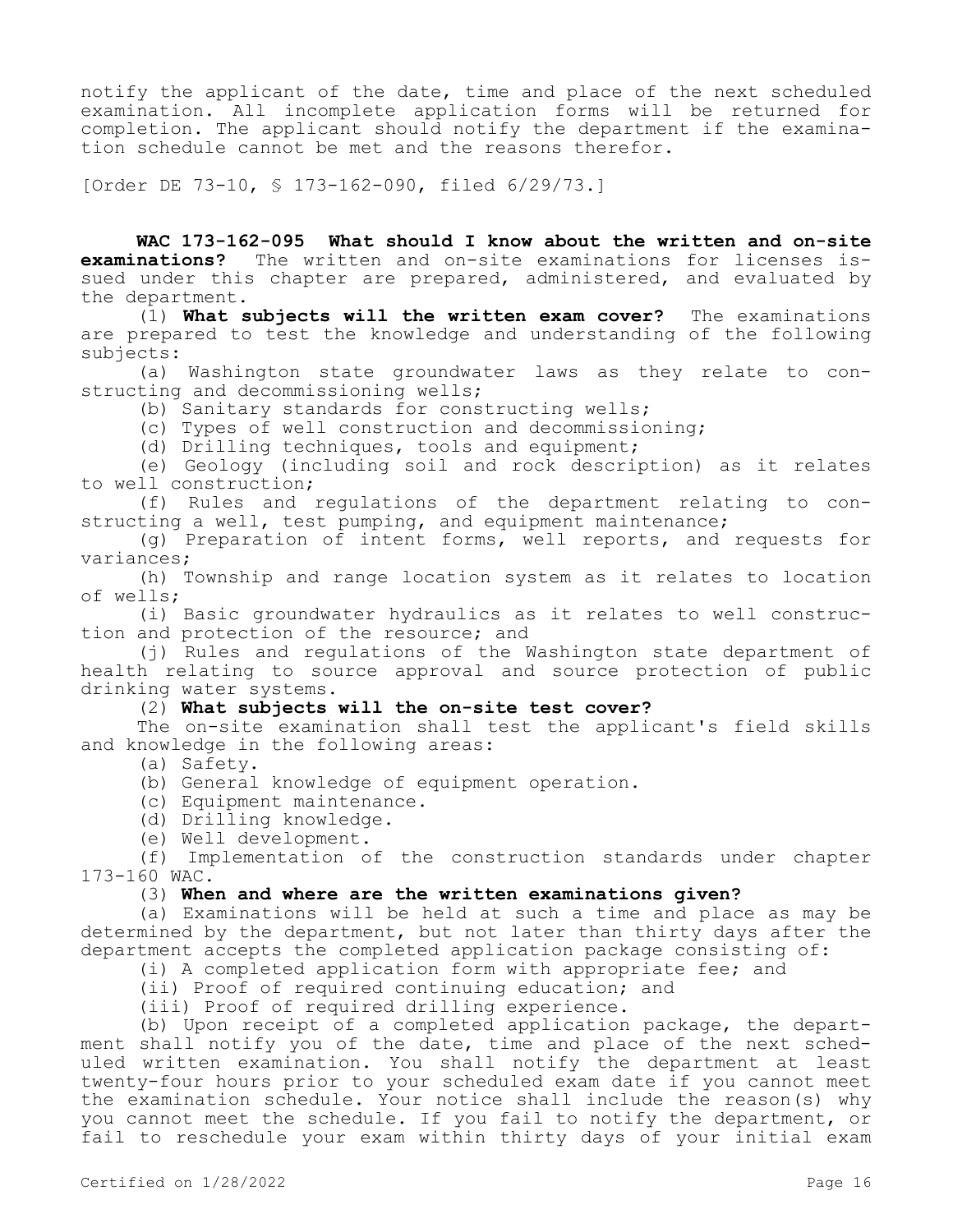date, you will forfeit your application and fee. You must submit a new application and fee in accordance with WAC 173-162-060 if you wish to take the exam.

(c) If your application package is received after an examination has been scheduled and there is either insufficient time for the department to notify you of the time and place of the examination or you are unable to take the examination at the scheduled time, the thirtyday period will start from the scheduled examination date.

(4) **When and where are the on-site examinations given?**

(a) You must pass the written exam before you can take the onsite exam.

(b) If you are required to take an on-site examination you will receive an authorization form along with the confirmation of your written test results.

(c) You and the department will schedule a mutually agreed upon time and place for the on-site exam. RCW 18.104.080 requires that examinations be held within thirty days after a completed application is filed with the department.

(d) You shall arrange for all the equipment, materials, and location for the on-site examination.

(e) The department must be present during the on-site examination.

# (5) **When will I be notified of the results of my written and onsite examination?**

The department shall notify you of your test results within ten days after each examination.

(6) **If I fail an exam, may I take a retest?**

(a) If you fail the written or on-site exam, you shall not be entitled to take the examination, or any parts of the examination for a period of thirty days from the date of your original examination.

(b) If you failed to pass the written exam, you are considered a new applicant in all respects.

(c) If you fail the on-site exam, you will be required to arrange a retest after a thirty-day waiting period. You will not be required to retake the written exam.

[Statutory Authority: Chapter 18.104 RCW. WSR 06-23-121 (Order 06-08), § 173-162-095, filed 11/21/06, effective 12/22/06. Statutory Authority: Chapter 18.104 RCW and RCW 43.21A.080. WSR 98-08-031 (Order 97-08), § 173-162-095, filed 3/23/98, effective 4/23/98.]

**WAC 173-162-100 Examinations—Type of examinations.** The examinations shall be prepared, administered and evaluated by the department. They shall be broken down into sections including a basic general category and specialist categories including but not necessarily limited to cable tool, rotary, driven and dug well construction technology. The examination shall be prepared to test the knowledge and understanding of the following subjects:

(1) Washington groundwater laws as they relate to well construction;

(2) Sanitary standards for water well drilling and construction of water wells;

- (3) Types of well construction;
- (4) Drilling tools and equipment;
- (5) Underground geology as it relates to well construction;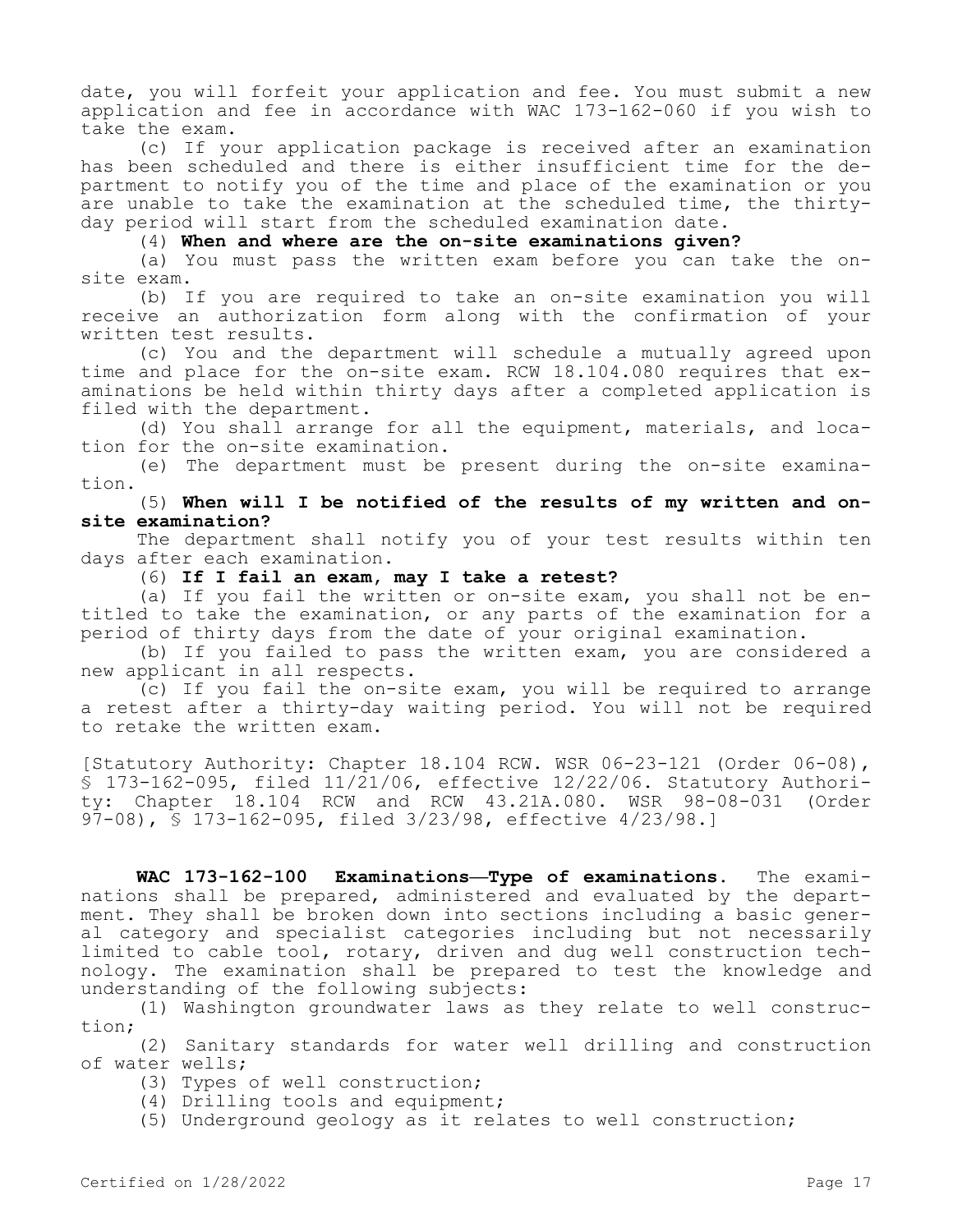(6) Rules and regulations of the department and the department of social and health services relating to well construction;

(7) Preparation of well reports;

(8) Township and range location system as it relates to location of wells; and

(9) Basic groundwater hydraulics as it relates to well construction.

[Statutory Authority: Chapter 18.104 RCW. WSR 88-08-070 (Order 88-58), § 173-162-100, filed 4/6/88; Order DE 73-10, § 173-162-100, filed 6/29/73.]

**WAC 173-162-120 Examinations—Notification of examination results.** The department shall make a determination of the applicant's qualifications for a license within ten days after the examination and notify said applicant of the results within ten days after such determination.

[Order DE 73-10, § 173-162-120, filed 6/29/73.]

**WAC 173-162-130 Licenses—General.** It is the intent of the department in its implementation of the licensing phase of the Washington Water Well Construction Act to effect a smooth transition of this requirement into the well construction industry without causing undue hardship on individuals and/or businesses whose livelihood is dependent upon continuing work in this field.

[Statutory Authority: Chapter 18.104 RCW. WSR 88-08-070 (Order 88-58), § 173-162-130, filed 4/6/88; Order DE 73-10, § 173-162-130, filed 6/29/73.]

**WAC 173-162-190 What are the responsibilities of well contractors and their agents?** (1) The well contractor shall be responsible for designating an agent to represent its dealing with the department.

(2) The agent must be a Washington state licensed operator other than a trainee.

(3) The agent shall notify the department of all licensed operators and trainees who are working for the well contractor.

(4) Notification shall be made within ninety days of enactment of this regulation.

(5) After the initial notification, the agent shall notify the department of all terminations and new hires within thirty days.

(6) The well contractor shall notify the department within thirty days of making any change of agent.

[Statutory Authority: Chapter 18.104 RCW and RCW 43.21A.080. WSR 98-08-031 (Order 97-08), § 173-162-190, filed 3/23/98, effective 4/23/98. Statutory Authority: Chapter 18.104 RCW. WSR 88-08-070 (Order 88-58), § 173-162-190, filed 4/6/88; Order DE 73-10, § 173-162-190, filed 6/29/73.]